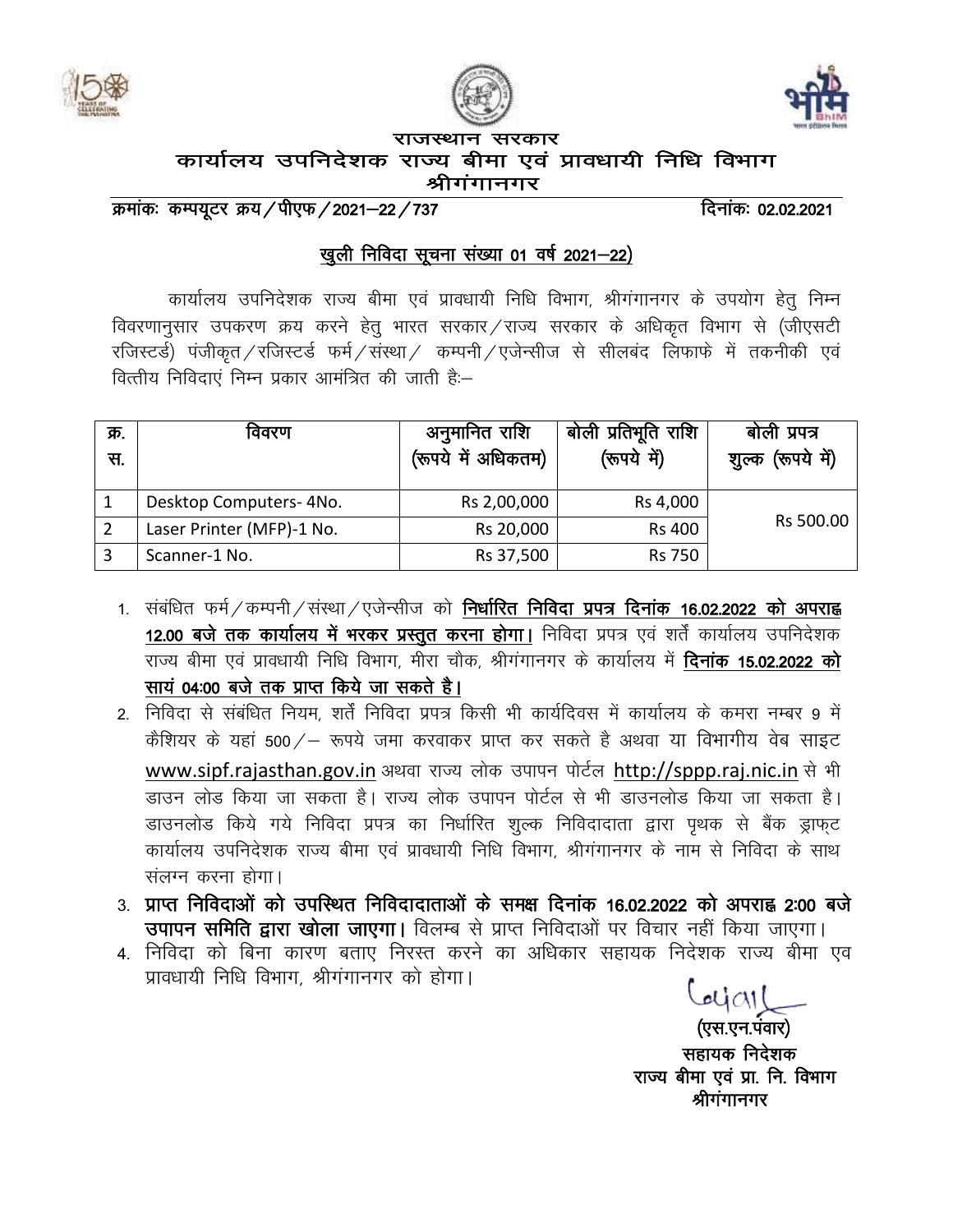





#### राजस्थान सरकार कार्यालय उपनिदेशक राज्य बीमा एवं प्रावधायी निधि विभाग श्रीगगानगर

एस आर 11

# निविदादाताओं द्वारा घोषणा

मैं ⁄ हम घोषणा करता हूँ ⁄ करते है कि मैने ⁄ हमने <u>कार्यालय उपनिदेशक राज्य बीमा एवं</u><br><u>प्रावधायी निधि विभाग, श्रीगंगागनर (राजकीय विभाग) में मल्टीफंक्शन लेजर प्रिन्टर, स्कैनर एवं</u> डेस्कटॉप कम्प्यूटर क्रय की निविदा दी है।

यदि निविदा में दी गई जानकारी असत्य पायी जाए तो किसी भी अन्य कार्यवाई जो की जा सकती है, पर प्रतिकूल प्रभाव डाले बिना, मेरी / हमारी प्रतिभूति को पूर्ण रूप में समपहृत कर लिया जाएगा तथा निविदा का, जिस सीमा तक उस स्वींकार किया गया है, रदद कर दिया जाए।

निविदादाता के हस्ताक्षर मय सील

निविदादाता का नाम एवं पूर्ण पताः

टेलीफोन न0 (निवास): (कार्यालय):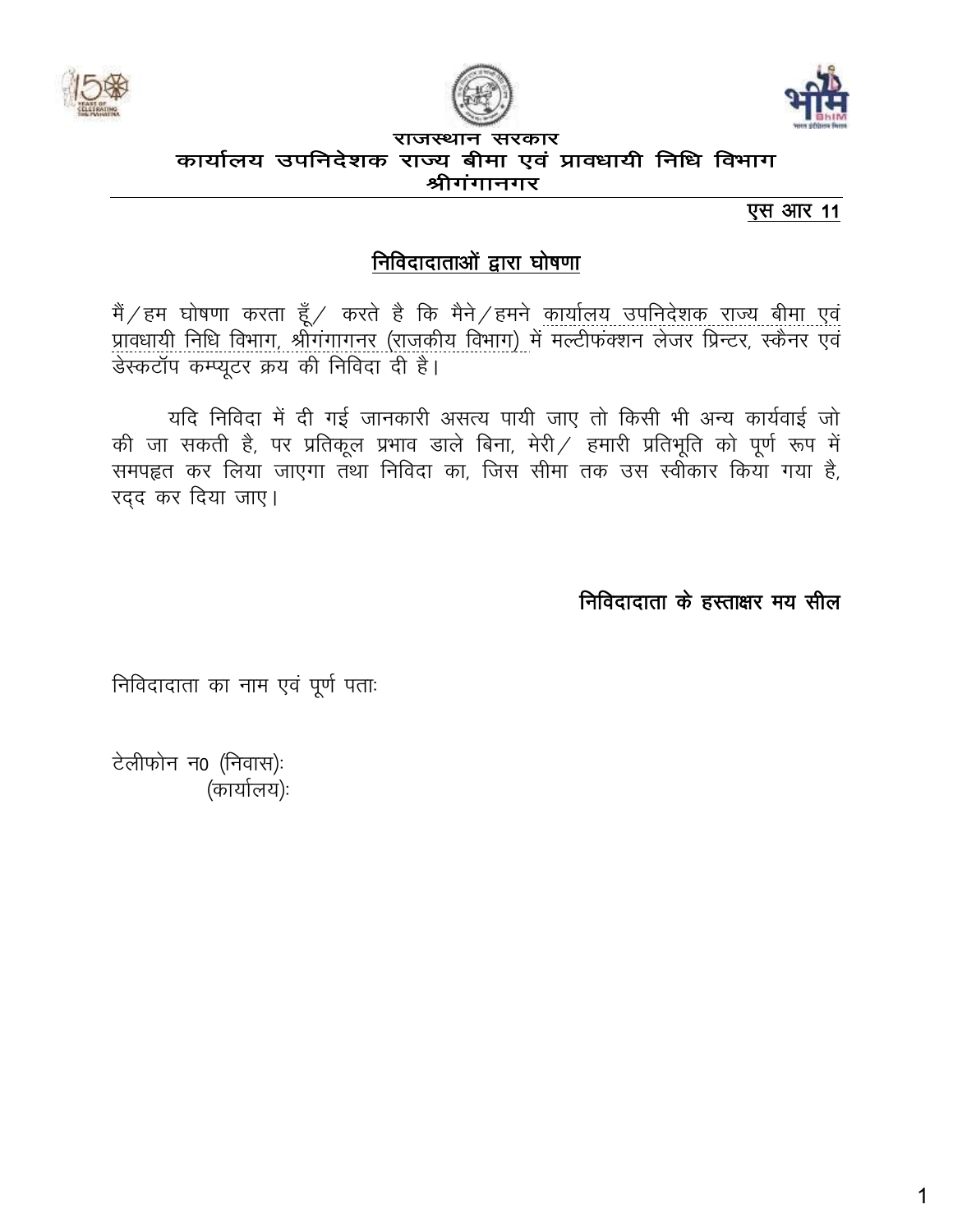





#### राजस्थान सरकार कार्यालय उपनिदेशक राज्य बीमा एवं प्रावधायी निधि विभाग श्रीगंगानगर

परिशिष्ट-ई

# <u>निविदा प्रपत्र (तकनीकी)</u>

कार्यालय उप निदेशक राज्य बीमा एव प्रावधायी निधि विभाग, श्रीगंगानगर के लिये मल्टीफंक्शन लेजर प्रिन्टर / स्कैनर, डेस्कटॉप कम्प्यूटर क्रय हेतु निविदा प्रपत्र :

| 1  | निविदादाता का नाम व पूर्ण पता                |                                                                                                                                                                 |
|----|----------------------------------------------|-----------------------------------------------------------------------------------------------------------------------------------------------------------------|
| 2  | निविदा सूचना क्रमांक                         |                                                                                                                                                                 |
| 3. | निविदा शुल्क<br>जमा कराने का विवरण           |                                                                                                                                                                 |
| 4. | बिड प्रतिभूति (अमानत)<br>राशि का विवरण :     |                                                                                                                                                                 |
| 5. | निविदा प्रस्तुत करने की<br>तिथि एवं समय      |                                                                                                                                                                 |
| 6. |                                              | राजस्थान दुकान एवं वाणिज्यिक संस्थान अधिनियम 1958 / इण्डियन पार्टनरशिप एक्ट 1932<br>के अर्न्तगत /इण्डियन कम्पनी एक्ट 1956 के अन्तर्गत फर्म का रजिस्ट्रेशन नम्बर |
| 7. | जीएसटी पंजीयन क्रमांक<br>(नियमानुसार)        |                                                                                                                                                                 |
| 8. | फर्म का पैन कार्ड नम्बर                      |                                                                                                                                                                 |
| 9. | फर्म का अनुभव (राज्य $\angle$ केन्द्र विभाग) |                                                                                                                                                                 |
|    |                                              |                                                                                                                                                                 |

मुझे इस निविदा की संलग्न समस्त शर्ते मंजूर है।

(निविदादाता के हस्ताक्षर) नाम व पूरा पताः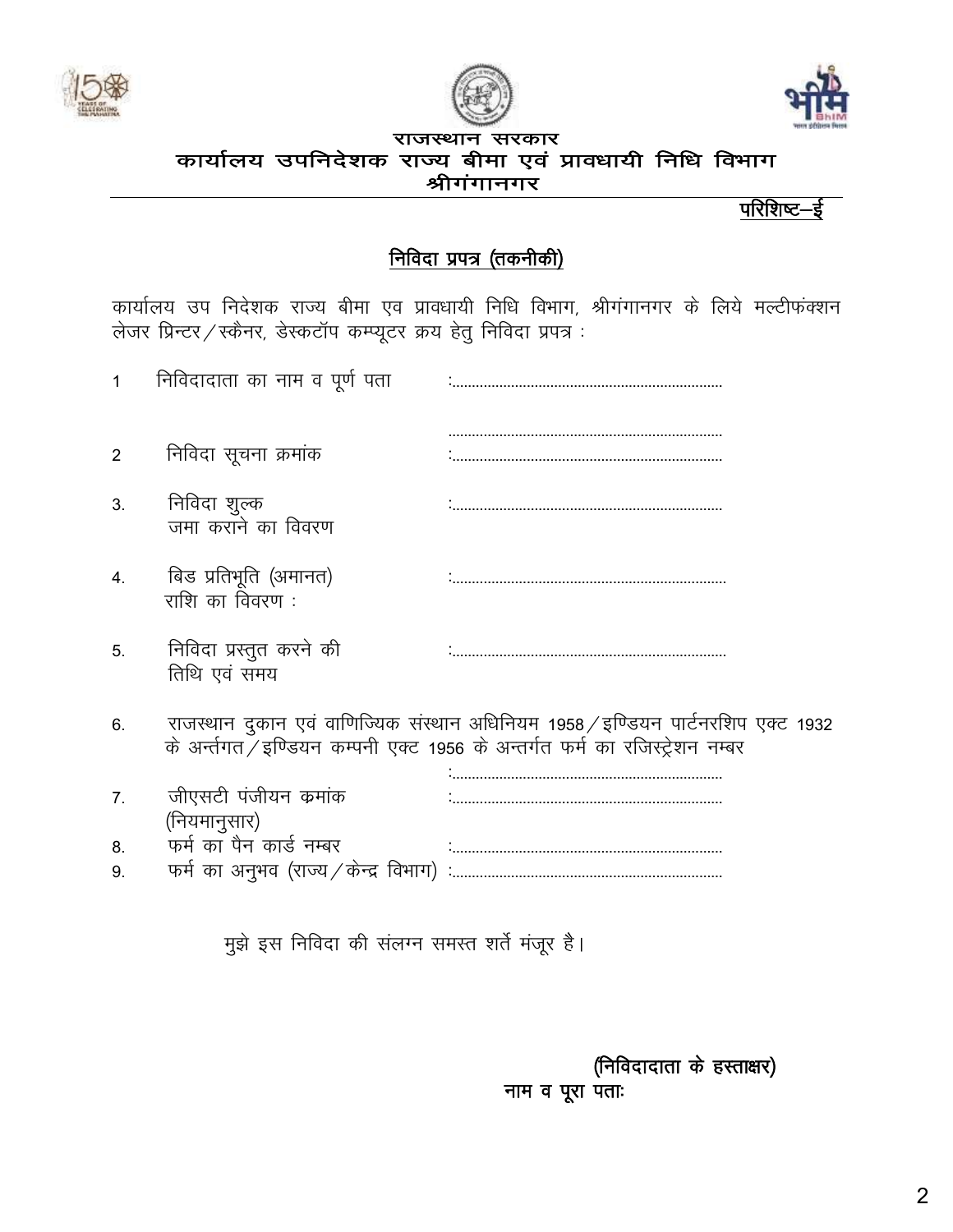





## कार्यालय उपनिदेशक राज्य बीमा एवं प्रावधायी निधि विभाग श्रीगंगानगर

## परिशिष्ट $-$  एफ

## <u>निविदा प्रपत्र (वित्तीय)</u>

,<br>प्रिन्टर ⁄ स्कैनर, कम्प्यूटर क्रय की दरें भरकर निविदादाता हस्ताक्षर करें तथा इस प्रपत्र को अलग लिफाफे में डालकर सील बन्द करें एवं लिफाफे पर मोटे अक्षरों में "वित्तीय निविदा" अंकित करें । कार्य की दरें अंकों एवं शब्दों में अंकित करें)

| क्र0         |                                                                                              | प्रिन्टर/लेपटॉप का विवरण/स्पेशिफिकेशन                                                                                                       | प्रिन्टर ⁄ | राशि रु0 में |
|--------------|----------------------------------------------------------------------------------------------|---------------------------------------------------------------------------------------------------------------------------------------------|------------|--------------|
| स0           |                                                                                              |                                                                                                                                             | कम्प्यूटर  | (समस्त करों  |
|              |                                                                                              |                                                                                                                                             | की मात्रा  | सहित)        |
| $\mathbf{1}$ |                                                                                              | <b>DESKTOP COMPUTER SYSTEM -</b>                                                                                                            |            |              |
|              | <b>Description</b>                                                                           | <b>Minimum Technical Specification</b>                                                                                                      | 04         |              |
|              | Processor                                                                                    | Intel i5/ AMD Ryzen-5 (10TH Generation/<br>equivalent AMD) 6 Core, with minimum 3.0 GHz<br>or higher (Base Frequency), 9 MB Cache or higher | (चार)      |              |
|              | Chipset                                                                                      | Compatible Intel/ AMD chipset                                                                                                               |            |              |
|              | Motherboard                                                                                  | <b>OEM Motherboard</b>                                                                                                                      |            |              |
|              | Operating<br>System                                                                          | Pre-installed Genuine OEM Microsoft Windows 10<br>Professional (64 bit) with OEM recovery partition/<br>recovery DVD                        |            |              |
|              | <b>Integrated Graphics Card</b><br>Graphics                                                  |                                                                                                                                             |            |              |
|              | Memory (RAM)<br>8 GB DDR4 2666/2933 MHz or higher with                                       |                                                                                                                                             |            |              |
|              | minimum 2 DIMM slots, Expandable upto 32                                                     |                                                                                                                                             |            |              |
|              | Storage                                                                                      | 1 TB 7200 RPM SATA Drive and/or 512 GB SSD                                                                                                  |            |              |
|              | Optical drive<br>DVD R/W                                                                     |                                                                                                                                             |            |              |
|              | Ports                                                                                        | Minimum 6 USB ports with atleast 2 USB 8.0 OR<br>higher ports, 1- VGA, HDMI, audiojack for<br>headphone & microphone                        |            |              |
|              | Display                                                                                      | Minimum 21.5" inch or higher, Resolution<br>1920X1080 or higher Display, TCO Certified                                                      |            |              |
|              | Office                                                                                       | Open office updated version (freeware)                                                                                                      |            |              |
|              | Antivirus                                                                                    | Preloaded (Latest Version) Internet Security of<br>Trenfd Micro/ Quick Heal/ Symantec/ Sophos/<br>Kaspersky with 3 years subscription       |            |              |
|              | Certification                                                                                | ROHS Compllance, Energy Star, Certified for<br>supplied OS                                                                                  |            |              |
|              | OEM USB Keyboard & OEM USB two button<br>Keyboard &<br>Mouse<br>optical Mouse With mouse Pad |                                                                                                                                             |            |              |
|              |                                                                                              |                                                                                                                                             |            |              |
|              | <b>Network</b>                                                                               | Ingrated 10/100/1000 GB Ethernet                                                                                                            |            |              |
|              | Interface                                                                                    |                                                                                                                                             |            |              |
|              | Accessories                                                                                  | All necessary cables (power & data cables) $\backslash$ , 3<br>Mtr CAT 3 patch cord to be included                                          |            |              |
|              | Warranty                                                                                     | 3 years comprehensive on site OEM warranty<br>from date of installation                                                                     |            |              |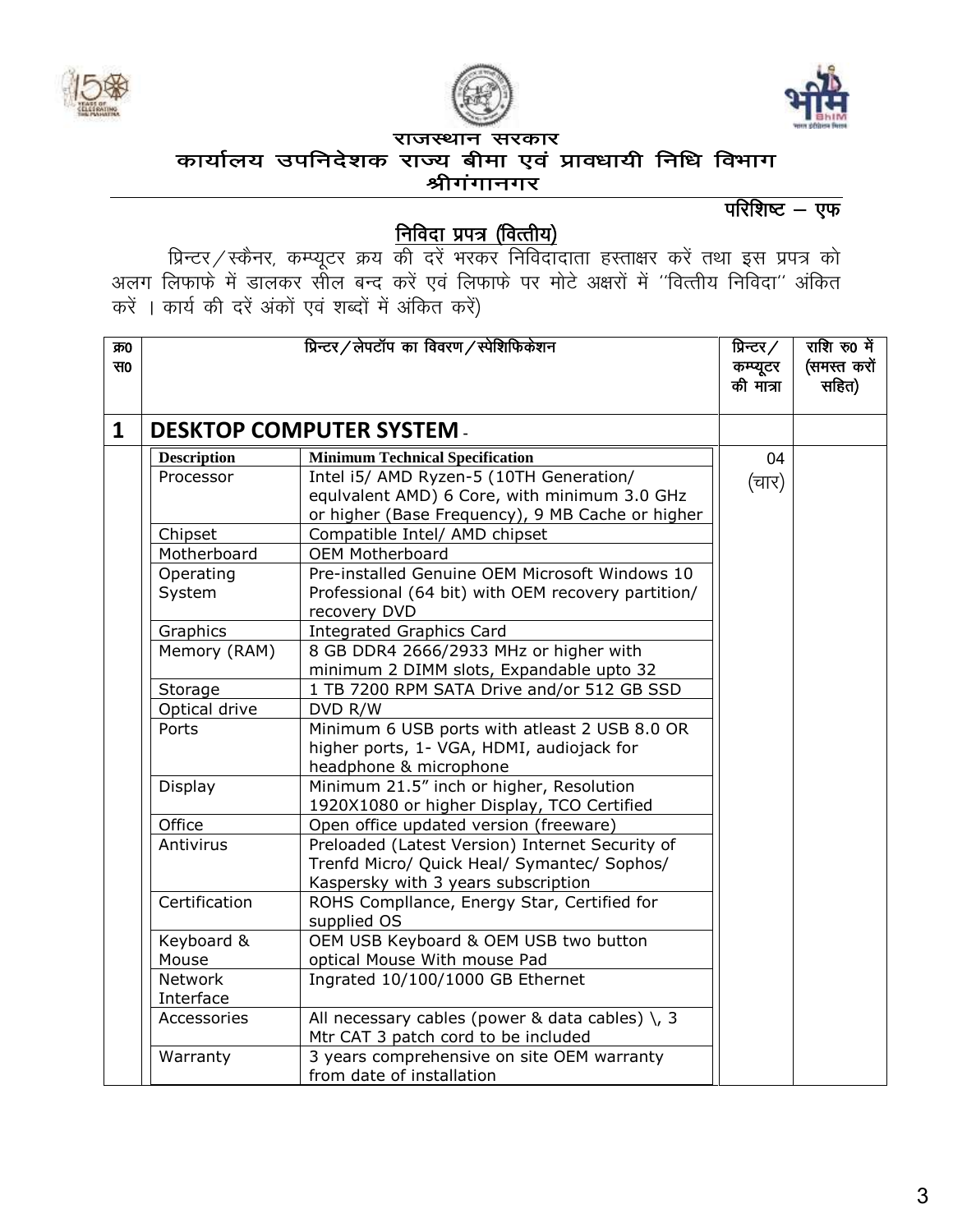





### राजस्थान सरकार लार्यालय उपनिदेशक राजस्थान राख्यार<br>कार्यालय उपनिदेशक राज्य बीमा एवं प्रावधायी निधि विभाग श्रीगंगानगर

| <b>LASER PRINTER (MFP)-</b>           |                                                                        |  |       |  |
|---------------------------------------|------------------------------------------------------------------------|--|-------|--|
| <b>Description</b>                    | <b>Minimum Specification/ Requirement</b>                              |  |       |  |
| Type of machine                       | Multifunction Machine                                                  |  |       |  |
| Printing method                       | Monochorme laser                                                       |  |       |  |
| Printing Technology                   | Laser (Black)                                                          |  |       |  |
| Printer Speed                         | 25 ppm                                                                 |  |       |  |
| <b>Input Tray Capcity</b>             | 100 Pages or higher                                                    |  |       |  |
| Printer Resolutin                     | 600X600 dpi or higher                                                  |  |       |  |
| RAM Size/ Memory                      | 256 MB                                                                 |  | 01 एक |  |
| Connectivity                          | On USB Ethernet                                                        |  |       |  |
| Duty Cycle (Monthly)                  | 10000 Pages                                                            |  |       |  |
| Auto DuplexX Print for<br>A4 or Legal | Yes                                                                    |  |       |  |
| Function                              | Print, Copy, Scan                                                      |  |       |  |
| Scanning feature                      | Yes                                                                    |  |       |  |
| Scan Type/ Technology                 | Flatbed with ADF                                                       |  |       |  |
| Scan file format                      | PDF, JPEG, TIFF, BMP etc                                               |  |       |  |
| Media zise suppoorted                 | A4, A5, Legal                                                          |  |       |  |
| Scan Speed                            | 15 ppm or higher                                                       |  |       |  |
| Scan resolutin                        | 600X600 dpi or higher                                                  |  |       |  |
| Copy resolution                       | 600X600 dpi or higher                                                  |  |       |  |
| Toner/Cartridge                       | Laser Black toner cartridge pre-<br>installed                          |  |       |  |
| Wi-Fi                                 | Yes                                                                    |  |       |  |
| Energy Star                           | Yes                                                                    |  |       |  |
| <b>Compatible Operating</b><br>System | Window 7,8, 10 (32/64 Bit, Linux-Mac<br>OS)                            |  |       |  |
| Cables/ Accessires                    | All the required cables, Accessories                                   |  |       |  |
| Software media                        | Driver & utility software CD/DVD                                       |  |       |  |
| <b>BIS Registration</b>               | Yes                                                                    |  |       |  |
| <b>Other Certifications</b>           | UL, CE                                                                 |  |       |  |
| Waranty                               | 3 years comprehensive on site OEM<br>warranty from dae of installation |  |       |  |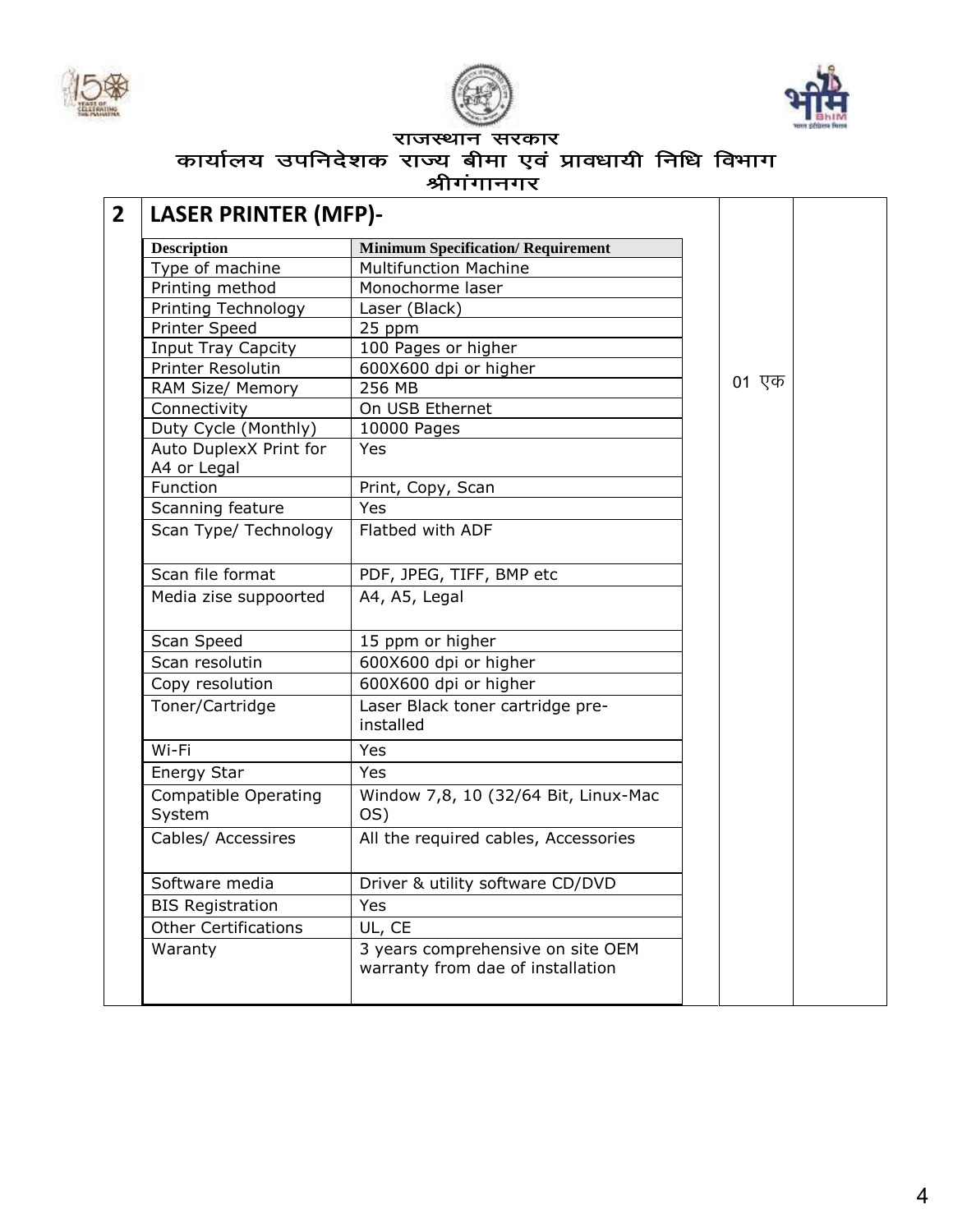





## राजस्थान सरकार लार्यालय उपनिदेशक राजस्थान राख्यार<br>कार्यालय उपनिदेशक राज्य बीमा एवं प्रावधायी निधि विभाग श्रीगंगानगर

| <b>SCANNER</b>                    |                                                                                                              |        |
|-----------------------------------|--------------------------------------------------------------------------------------------------------------|--------|
| Description                       | <b>Minimum Specification/ Requirement</b>                                                                    |        |
| <b>ADF Capacity</b>               | Minimum 50 Sheet                                                                                             |        |
| Scanning                          | Simplex/Duplex                                                                                               |        |
| Scanning Resolution               | Upto 2400*2400 dpi                                                                                           |        |
| Scan Speed                        | 20 PPM or higher                                                                                             | 01(एक) |
| Interface                         | <b>USB 2.0</b>                                                                                               |        |
| Sensor                            | Contact Image                                                                                                |        |
| Scan Format                       | PDF, PDF/A                                                                                                   |        |
| Light Source                      | <b>LED</b>                                                                                                   |        |
| Operation System Support          | Windows/ Mac                                                                                                 |        |
| <b>Bundied Software Solutions</b> | Industry standard interfaces for<br>connecting software e.g. Windows<br>ISIS/ TWAIN and Mac TWAIN<br>drivers |        |
| Accessories                       | USB Cable, AC adaptor, Power<br>Cable, Setup guide document,<br>Installation software (Driver CD)            |        |
| Certification                     | Energy Star, BIS and ISO for<br><b>OEM</b>                                                                   |        |
| Warranty                          | 3 year comprehensive on-site<br>OEM warranty                                                                 |        |

 $($ निविदादाता के हस्ताक्षर) नाम व पूर<mark>ा</mark> पताः परिशिष्ट 'जी'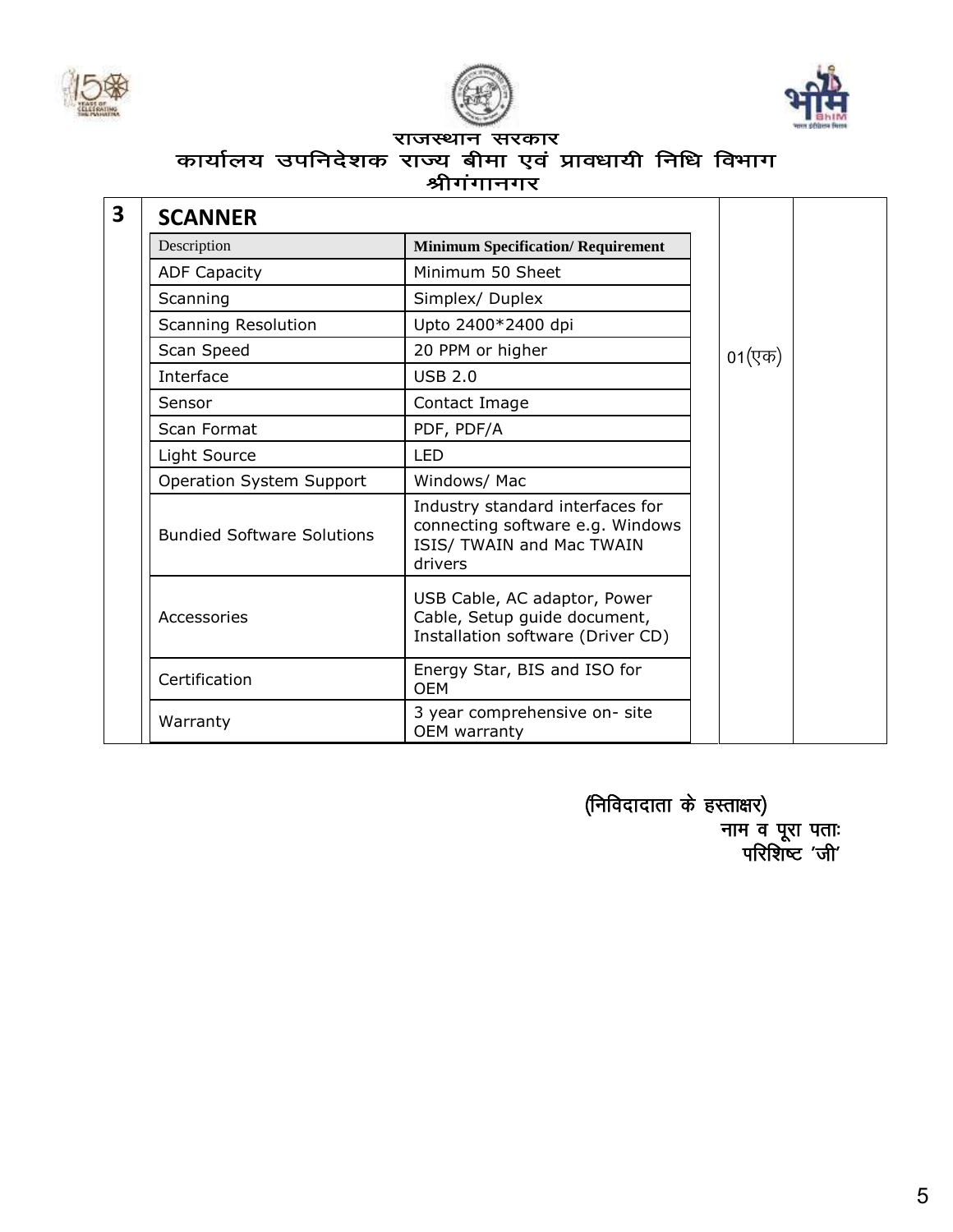





राजस्थान सरकार कार्यालय उपनिदेशक राज्य बीमा एवं प्रावधायी निधि विभाग

## श्रीगंगानगर

प्रिन्टर/स्कैनर, कम्प्यूटर क्रय हेतु निविदा की शर्ते

निविदादाता को इन शर्तो को सावधानी पूर्वक पढ़ना चाहिये तथा अपनी निविदायें भेजते समय इनकी पूर्ण रूपेण पालना करनी चाहिए।

(अ) पात्रता(Eligibility Criteria) जो अनिवार्य है, के अभाव में निविदा निरस्त मानी जावेगी।

1–राजस्थान दुकान एवं वाणिज्यिक संस्थान अधिनियम 1958 / इण्डियन पार्टनरशिप एक्ट 1932 के अर्न्तगत ⁄ इण्डियन कम्पनी एक्ट 1956 के अन्तर्गत फर्म का रस्ट्रिशन प्रमाण पत्र संलग्न करना होगा।

2–निविदादाता को बिड प्रतिभूति घोषणा पत्र मुल्य 50/– नॉन ज्यूडिशियल स्टाम्प (परिपत्र दिनांक 23.12.2020 के अनुसार) प्रस्तुत करना होगा, जो कार्यालय उपनिदेशक राज्य बीमा एव प्रावधायी निधि विभाग, श्रीगंगानगर के नाम होना चाहिये। बिड प्रतिभूति घोषणा पत्र के अभाव में निविदा पर कोई विचार नहीं किया जावेगा।

3-निविदायें दो अलग-अलग लिफाफों में प्रस्तुत की जावेगी। प्रथम लिफाफा "प्रि-क्वालीफिकेशन बिड/तकनीकी बिड" का होगा तथा दूसरा "वित्तीय बिड" के लिये होगा।कार्यालय उपनिदेशक राज्य बीमा एव प्रावधायी निधि विभाग, श्रीगंगानगर **में** प्रिन्टर / स्कैनर, कम्प्यूटर क्रय) के लिये पृथक-पृथक बन्द लिफाफों में प्रिन्टर/स्कैनर, कम्पयूटर क्रय की तकनीकी निविदा एवं वित्तिय निविदा प्रस्तुत करनी होगी। ऐसा नहीं करने की स्थिति में निविदा पर विचार नहीं किया जावेगा। 4–प्रथम लिफाफे (प्री क्वालीफिकेशन बिड/तकनीकी बिड) में निम्न प्रपत्र रखें जावेंगे:–

(क) राजस्थान दुकान एवं वाणिज्यिक संस्थान अधिनियम 1958 ⁄ इण्डियन पार्टनरशिप एक्ट 1932 के अर्न्तगत/इण्डियन कम्पनी एक्ट 1956 के अन्तर्गत फर्म का रस्ट्रिशन प्रमाण पत्र संलग्न करना होगा।

- (ख) प्रतिभूति राशि घोषणा पत्र प्रस्तुत करना है।
- (ग) बिड निविदा शुल्क राशि का बैंकर्स चैक/डी.डी./ रसीद संलग्न करनी होगी।
- (घ) फर्म का पैन कार्ड नम्बर के दस्तावेज।
- (ड.) जीएसटी पंजीयन का प्रमाण पत्र (नियमानुसार)।
- (च) किसी राजकीय संस्था/विभाग से ब्लेक लिस्टेड नहीं होंने का प्रमाण पत्र प्रस्तुत करें। प्रमाण पत्र सेल्फ अटेस्टेट किया जायेगा।
- 5– दुसरे लिफाफे में केवल वित्तीय बिड कार्यालय उपनिदेशक, राज्य बीमा एव प्रावधायी निधि विभाग, श्रीगंगानगर कार्यालय हेतू प्रिन्टर/स्कैनर, कम्प्यूटर क्रय की वित्तीय बिड़ होगी जिसमें निविदादाता को अपनी दरें अंकों में एवं शब्दों में अंकित करनी होगी।
- 6– दोनों लिफाफे, तकनीकी बिड का सीलबंद लिफाफा तथा वित्तीय बिड का सीलबंद लिफाफा कार्यालय उपनिदेशक राज्य बीमा एव प्रावधायी निधि विभाग, श्रीगंगानगर के नाम होना चाहिए, साथ ही फर्म का नाम दूरभाष / मोबाइल नम्बर भी अंकित होना आवश्यक है।

# (ब) सामान्य शर्ते :—

1-स्वीकृत दरों के अलावा अन्य कोई व्यय देय नहीं होगा।

Coyal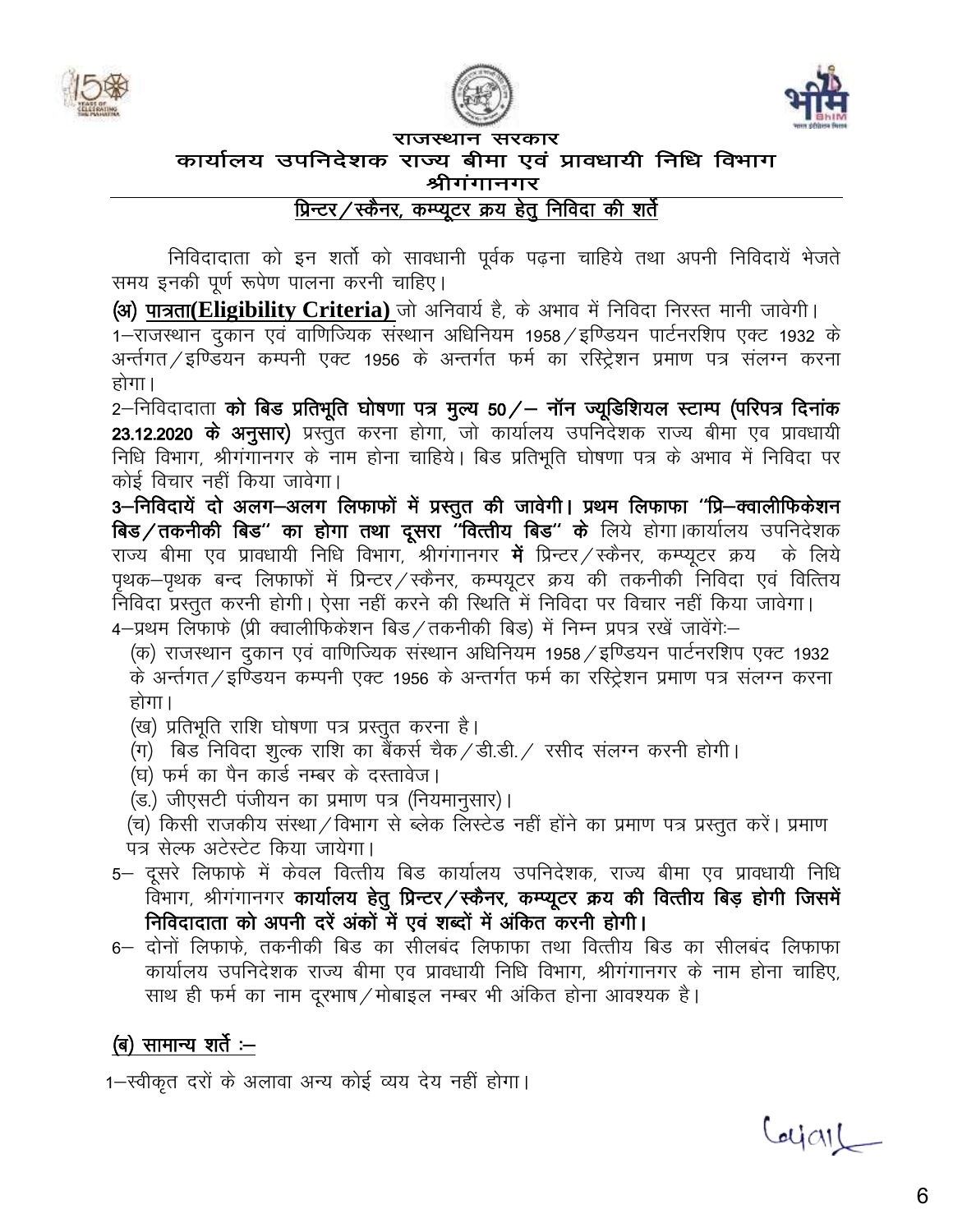





### कार्यालय उपनिदेशक राज्य बीमा एवं प्रावधायी निधि विभाग श्रीगंगानगर

- 2-फर्म को राजस्थान लोक उपापन में पारदर्शिता अधिनियम 2012 एवं राज.लोक उपापन नियम 2013 की सभी शर्तों एवं नियमों की पालना करनी होगी । फर्म द्वारा उक्त प्रिन्टर / स्कैनर, कम्प्यूटर समय पर आपूर्ती नहीं करने पर सामान्य वित्तीय एवं लेखा नियम अनुसार कार्यवाही की जायेगी।
- 3–समस्त दरें स्याही से भरी होनी चाहिये। पेंसिल या अन्य वस्तुओं से भरी गयी निविदा पर विचार नहीं किया जायेगा। निविदा बन्द एवं शील्ड लिफाफे में ही भेजी जानी चाहिये।
- 4–निविदा में दी गयी दर किसी भी परिस्थिति में बदली नहीं जायेगी। दरों का इन्द्राज अंकों के साथ–साथ शब्दों में भी किया जाना आवश्यक है।
- 5–विभाग किसी भी निविदा को स्वीकृत करने का अधिकार अपने पास सुरक्षित रखती है। यह आवश्यक नहीं है कि वह निम्न दर वाली निविदा को ही स्वीकार करें। वह किसी भी निविदा को उसके कारणों को बताये बिना रदद कर सकती है।
- 6–निविदादाता को संलग्न सभी प्रमाण–पत्र स्वप्रमाणित से प्रमाणित कर प्रस्तुत करने होगे।
- 7–सर्वप्रथम तकनीकी बिड का लिफाफा खोला जावेगा, जिसकी उपापन समिति जॉच करेगी। जॉच के उपरान्त जो निविदादाता तकनीकी बिड में योग्य पाये जावेगे. उनकी ही वित्तीय बिड खोली जावेगी ।
- 8— सफल निविदादाता को कार्य आदेश के जारी करने के दो दिवस में संविदा के **2.5 प्रतिशत की** कार्य संपादन प्रतिभूति राशि जमा करानी होगी तथा नियमानुसार नॉन ज्यूडिशियल स्टाम्प पेपर पर अनुबन्ध करना होगा। ऐसा नहीं करने पर उनकी दरें निरस्त कर दी जावेगी तथा बिड प्रतिभूति (अमानत राशि) जब्त कर दी जावेगी। (लघु उद्योग संस्था एवं रूग्ण उद्योग संस्था के मामले में नियमानुसार क्रमशः 0.5 प्रतिशत एवं 1 प्रतिशत प्रतिभूति राशि जमा करवानी होगी। -गजट विशेषांक दिनांक 18.12.2020)
- 9-अनुबंधित फर्म प्रिन्टर/स्कैनर, कम्प्यूटर क्रय का ठेका अन्य किसी दूसरी फर्म को सबलेट नहीं करेगा अगर अनुबंधित फर्म द्वारा संबलेट किया गया तो ठेका निरस्त कर राशि जब्त कर ली जायेगी।
- 10— प्रिन्टर ⁄ स्कैनर, कम्प्यूटर के इस्टांलेशन सिस्टम कार्यालय उपनिदेशक राज्य बीमा एव प्रावधायी निधि विभाग, श्रीगंगानगर तथा प्रभारी अधिकारी की देखरेख में निर्देशानुसार कार्य करना होगा।
- 11–उक्त कार्यों हेतू निविदादाताओं द्वारा निर्धारित प्रारूप में दरें निर्धारित दिनांक एवं समय तक बन्द लिफाफे में प्रस्तुत करनी होगी।
- 12- प्रिन्टर / स्कैनर, कम्प्यूटर की आपूर्ती / अनुबंध करने तथा क्रय अवधि में चालू रहने पर ही भुगतान की कार्यवाही की जाएगी।
- 13–फर्म द्वारा प्रिन्टर/स्कैनर, कम्प्यूटर की दी गई दरों में वस्तु एवं सेवा कर (जीएसटी) की राशि सम्मिलित करते हुए दरें प्रस्तुत करनी होगी। कर ना जमा कराने की स्थिति में पूरी जिम्मेदारी संवदेक की होगी।
- 14–यदि संवेदक एवं कार्य पर लगाये गये इंजीनियरों के मध्य कोई विवाद उत्पन्न होता है तो उसकी प्रबन्धकीय जिम्मेदारी संवेदक की होगी।
- 15-कार्य सम्पादन अवधि के दौरान कार्य के संबंध / संदर्भ में किसी भी प्रकार की क्षतिपूर्ति या मुआवजा देने / ई0एस0आई0 करवाने / सामुहिक दुर्घटना बीमा कराने इत्यादि की जिम्मेदारी एवं दायित्व संवेदक का होगा, इसके लिये उपापन संस्था की कोई जिम्मेदारी नहीं होगी।

Corial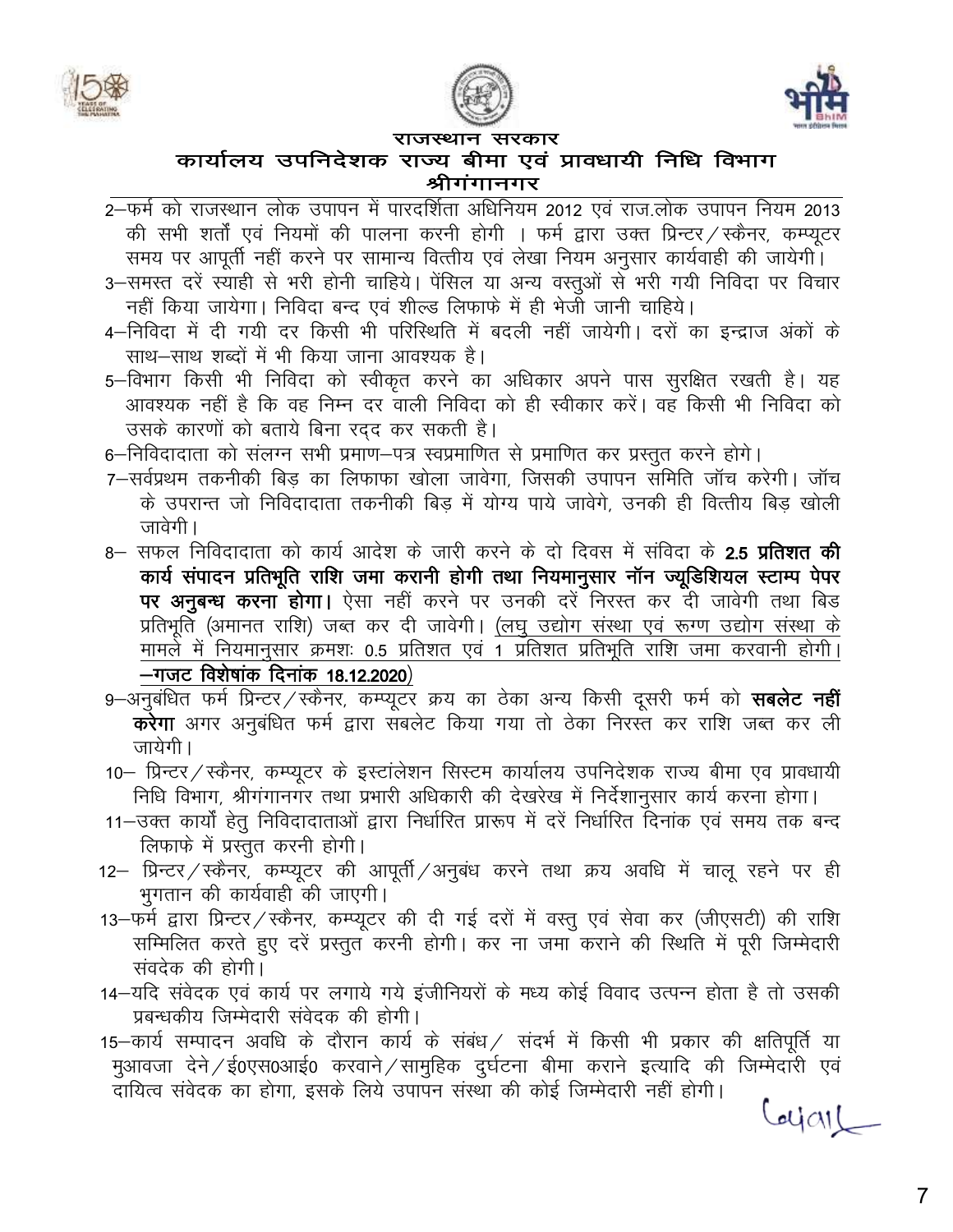





### कार्यालय उपनिदेशक राज्य बीमा एवं प्रावधायी निधि विभाग श्रीगंगानगर

16—यदि अनुबंधित फर्म) के किसी कृत्य या अकृत्य से व्यथित होकर इंजीनियर न्यायालय में अनुतोष पाने हेतू कार्यवाही करता है तो उस पर आने वाले समस्त दायित्वों को अनुबंधित फर्म को ही वहन करना होगा। इस सम्बन्ध में इस कार्यालय प्रशासन की कोई जिम्मेदारी नहीं होगी।

17– प्रिन्टर / स्कैनर, कम्प्यूटर इस्टालमेंट के समय लगाये जाने वाले इंजीनियरों के आचरण एवं उसके द्वारा किये गये कार्य के लिये पूर्णरूप से अनुबंधित फर्म जिम्मेदार होगा।

18–किसी प्रकार का विवाद उत्पन्न होने पर **कार्यालय उपनिदेशक राज्य बीमा एव प्रावधायी निधि** विभाग, श्रीगंगानगर द्वारा लिया गया निर्णय अन्तिम होगा, जिसे अनुबंधित फर्म को मानना होगा।

19-सभी विवादों का न्यायक्षेत्र श्रीगंगानगर होगा। 20 - प्रिन्टर / स्कैनर, कम्प्यूटर आपूर्ती की वारंटी अवधि में प्राप्त शिकायत का इन्द्राज कर फर्म से

कार्य करायेंगे तथा इसको मोनेटॉरेंग सिस्टम अनुभाग द्वारा की जायेगी।

21-विभाग से प्रिन्टर/स्कैनर, कम्प्यूटर वारंटी अवधि में ठीक करने हेतु बाहर ले जाने पर स्टोर से गेटपास लेना होगा।

22–अनुबंधित फर्म द्वारा किसी भी शर्त का उल्लंघन किया जाता है या प्रशासन के निर्देशों की पालना नहीं की जाती है तो अनुबन्ध को भंग करना माना जावेगा तथा ऐसी स्थिति में **संविदा** समाप्त कर प्रतिभूति राशि जब्त करने का पूर्ण अधिकार **कार्यालय उपनिदेशक राज्य बीमा एव** प्रावधायी निधि विभाग, श्रीगंगानगर का होगा।

23-कार्यालय उपनिदेशक राज्य बीमा एव प्रावधायी निधि विभाग, श्रीगंगानगर को बिना पूर्व सूचना के, बिना कोई कारण बताये संविदा / ठेका समाप्त करने का पूर्ण अधिकार होगा।

24– प्रिन्टर / स्कैनर, कम्प्यूटर वारंटी अवधि में तत्काल ठीक करना होगा।

25-अनुबंधित फर्म द्वारा समस्त प्रिन्टर / स्कैनर, कम्प्यूटर आदेश में उल्लेखित तिथि तक आपूर्ती करना होगा। समयावधि समाप्त होने के पश्चात फर्म द्वारा आपूर्ती करने पर भुगतान में विलम्ब होने एवं भुगतान नहीं होने के लिये विभाग जिम्मेदार नहीं होगा।

 $U(1)$ 

(एस.एन.पंवार) सहायक निदेशक राज्य बीमा एवं प्रा. नि. विभाग श्रीगंगानगर

मैनें / हमने उपरोक्त सभी शर्तो का ध्यानपूर्वक अध्ययन कर लिया है तथा मैं / हम सभी शर्तो को मानने के लिये अपनी सहमति प्रदान करता हूँ/करते है।

| निविदादाता के हस्ताक्षर   |
|---------------------------|
|                           |
|                           |
| .<br>मोबाईल ∕ टेलिफोन  नं |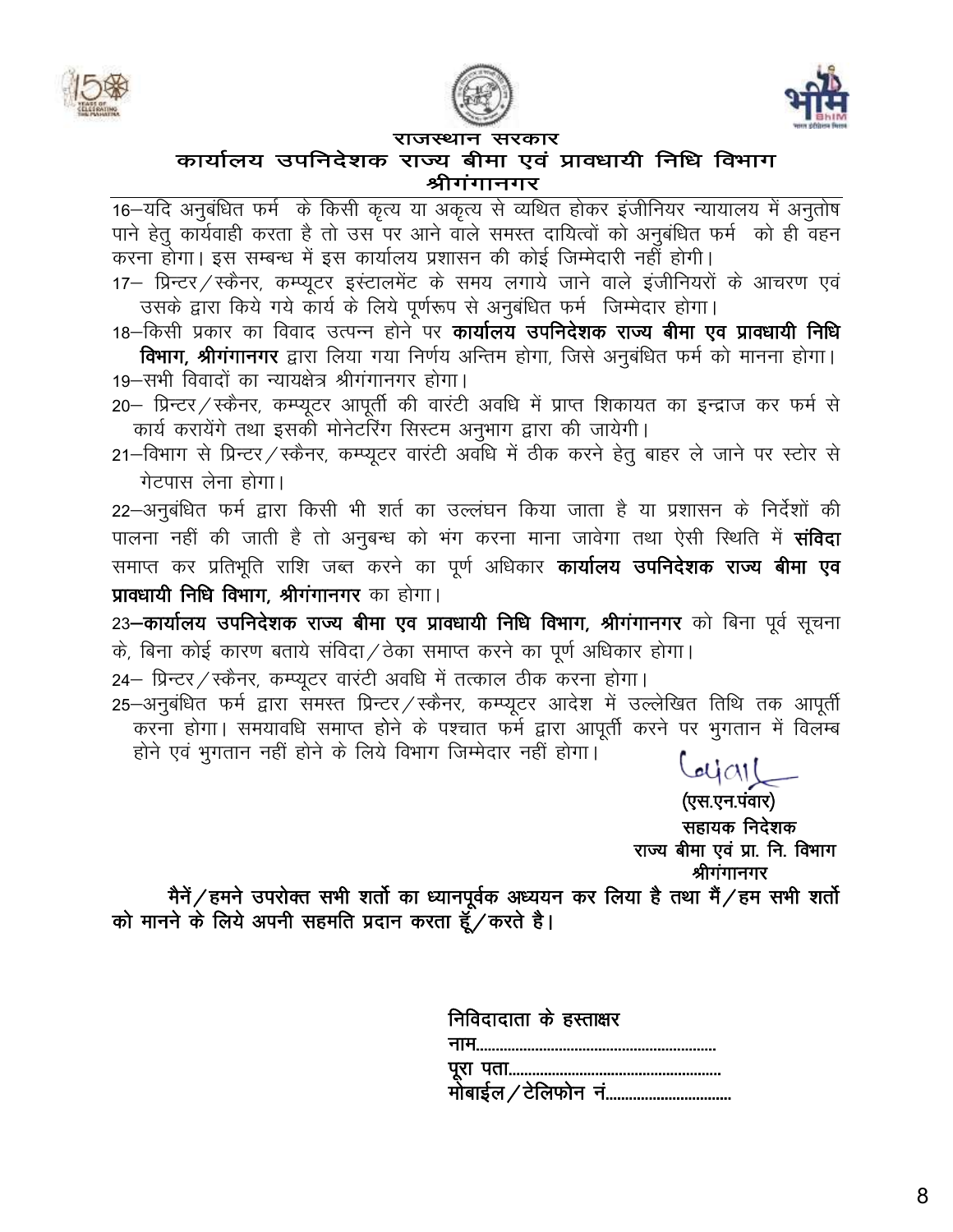





#### कार्यालय उपनिदेशक राज्य बीमा एवं प्रावधायी निधि विभाग श्रीगगानगर

#### **Annexure A: Compliance with the Code of Integrity and No Conflict of Interest**

Any person participating in a procurement process shall –

not offer any bribe, reward or gift or any material benefit either directly or indirectly in exchange for an unfair advantage in procurement process or to otherwise influence the procurement process;

(b) not misrepresent or omit that misleads or attempts to mislead so as to obtain a financial or

other benefit or avoid an obligation;

(c) not indulge in any collusion, Bid rigging or anti-competitive behavior to impair the transparency, fairness and progress of the procurement process;

(d) not misuse any information shared between the procuring Entity and the Bidders with an intent to gain unfair advantage in the procurement process;

(e) not indulge in any coercion including impairing or harming or threatening to do the same, directly or indirectly, to any party or to its property to influence the procurement process;

(f) not obstruct any investigation or audit of a procurement process;

(g) disclose conflict of interest, if any; and

(h) disclose any previous transgressions with any Entity in India or any other country during the last

three years or any debarment by any other procuring entity

#### **Conflict of Interest :-**

The Bidder participating in a bidding process must not have a Conflict of Interest. A Conflict of Interest is considered to be a situation in which a party has interests that could improperly influence that party's performance of official duties or responsibilities, contractual obligations, or compliance with applicable laws and regulations.

i. A Bidder may be considered to be a Conflict of Interest with one of more parties in a bidding process if, including but not limited to :

a. have controlling partners/shareholders in common; or

b. receive or have received any direct indirect subsidy from any of them; or

c. have the same legal representative for purposes of the Bid; or

d. have a relationship with each other, directly or through common third parties, that puts them in a position to have access to information about or influence on the Bid of another Bidder, or influence the decisions of the Procuring Entity regarding the bidding process; or

e. the Bidder participates in more than one Bid in a bidding process.Participation by a Bidder in more than one Bid will result in the disqualification of all Bids in which the Bidder is involved. However, this does not limit the inclusion of the same subcontractor, not otherwise participating as a Bidder, in more than one Bid; or

f. the Bidder or any of its affiliates participated as a consultant in the preparation of the design or technical specifications of the Goods. Works or Services that are the subject of the Bid; or

g Bidder or any of its affiliates has been hired (or is proposed to be hired) by the Procuring Entity as engineer-in-charge/consultant for the contract.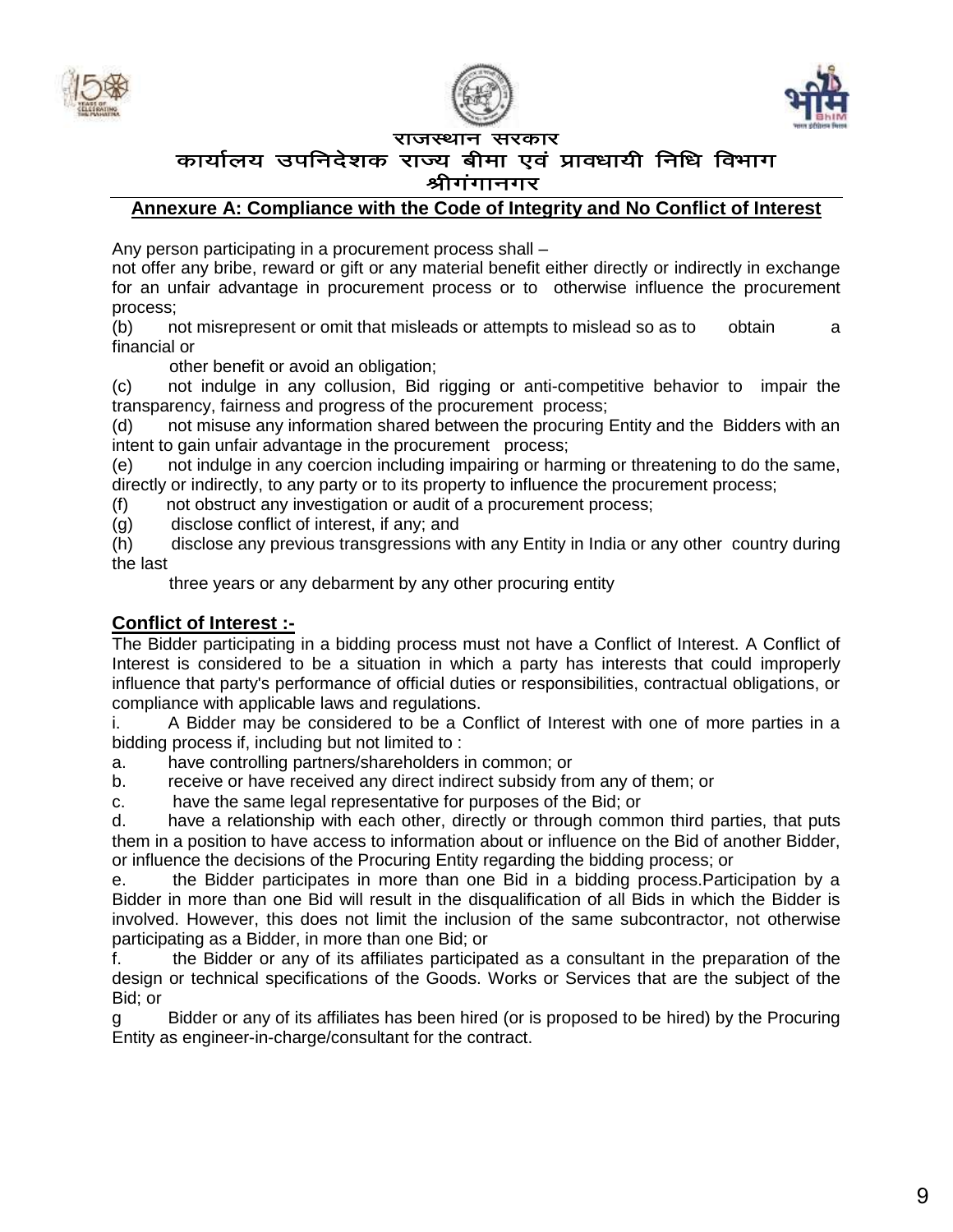





### राजस्थान सरकार कार्यालय उपनिदेशक राज्य बीमा एवं प्रावधायी निधि विभाग श्रीगगानगर

**Annexure B: Declaration by the Bidder regarding Qualifications**

### **Declaration by the Bidder**

In relation to my/our Bid submitted to ....................................................... for procurement of ........................................in response to their Notice Inviting Bids No. ................................... Dated ........................ I/we hereby declare under Section 7 of Rajasthan Transparency in Public Procurement Act,2012, that:

1. I/we possess the necessary professional, technical, financial and managerial resources and competence required by the Bidding Document issued by the Procuring Entity;

2. I/we have fulfilled my/our obligation to pay such of the taxes payable to the Union and the State Government or any local authority as specified in the Bidding Document;

3. I/we are not insolvent, in receivership, bankrupt or being wound up, not have my/our affairs administered by a court or a judicial officer, not have my/our business activities suspended and not the subject of legal proceedings for any of the foregoing reasons;

4. I/we do not have, and our directors and officers not have, been convicted of any criminal offence related to my/our professional conduct or the making of false statements or misrepresentations as to my/out qualifications to enter into a procurement contract within a period of three years preceding the commencement of this procurement process, or not have been otherwise disqualified pursuant to debarment proceedings;

5. I/we do not have a conflict of interest as specified in the Act, Rules and the Bidding Document, which materially affects fair competition;

Date : Signature of bidder

Place : Name : Name : Name : Name : Name : Name : Name : Name : Name : Name : Name : Name : Name : Name : Name : Name : Name : Name : Name : Name : Name : Name : Name : Name : Name : Name : Name : Name : Name : Name : Name

Address :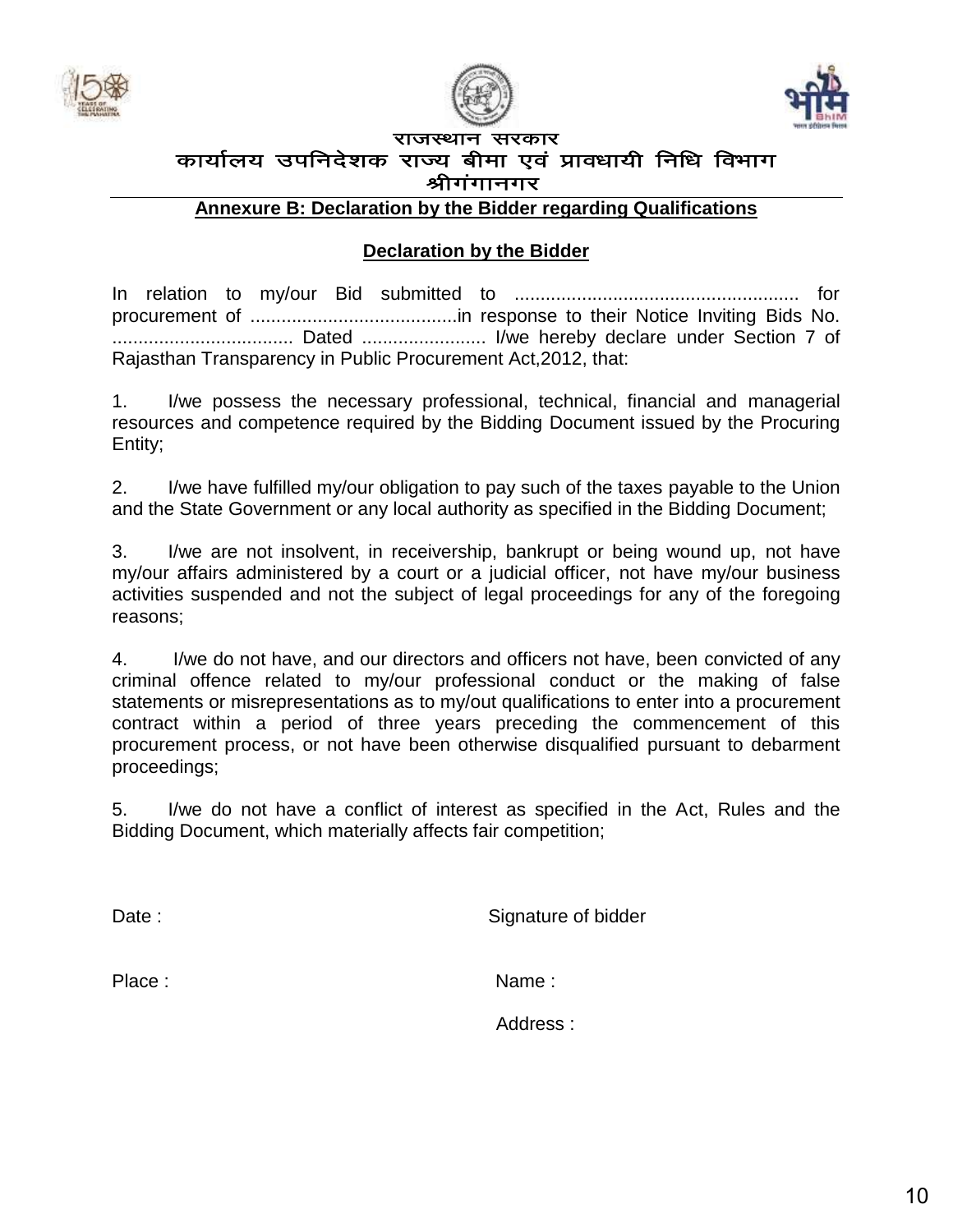





कार्यालय उपनिदेशक राज्य बीमा एवं प्रावधायी निधि विभाग श्रीगंगानगर

**Annexure C: Grievance Redressal during Procurement Process**

The designation and address of the First Appellate Authority is ----------------The designation and address of the Second Appellate Authority is -----------

### 1. **Filling an appeal**

If any Bidder or prospective bidder is aggrieved that any decision, action or omission of the Procuring Entity is in contravention to the provisions of the Act or the Rules or the Guidelines issued there under, he may file an appeal to First Appellate Authority, as specified in the Bidding Document within a period of ten days from the date of such decision or action, omission, as the case may be, clearly giving the specific ground or grounds on which he feels aggrieved

:Provided that after the declaration of a Bidder as successful the appeal may be filed only by a Bidder who has participated in procurement proceedings:

 Provided further that in case a Procuring Entity evaluates theTechnical Bids before the opening of the Financial Bids, an appeal related to the matter of Financial Bids may be filed only by a Bidder whose Technical Bid is found to be acceptable.

- 2. The officer to whom an appeal is filed under para (1) shall deal with the appeal as expeditiously as possible and shall endeavour to dispose it of within thirty days from the date of the appeal.
- 3. If the officer designated under para (1) fails to dispose of the appeal filed within the period specified in para (2), or if the Bidder or prospective bidder or the Procuring Entity is aggrieved by the order passed by the First Appellate Authority, the Bidder or prospective bidder or the Procuring Entity, as the case may be, may file a second appeal to Second Appellate Authority specified in the Bidding Document in this behalf within fifteen days from the expiry of the period specified in para (2) or of the date of receipt of the order passed by the First Appellate Authority, as the case may be.

### 4. **Appeal not to lie in certain cases**

No appeal shall lie against any decision of the Procuring Entity relating to the following matters, namely:-

- (a) determination of need of procurement;
- (b) provisions limiting participation of Bidders in the Bid process;
- (c) the decision of whether or not to enter into negotiations;
- (d) cancellation of a procurement process;
- (e) applicability of the provisions of confidentiality.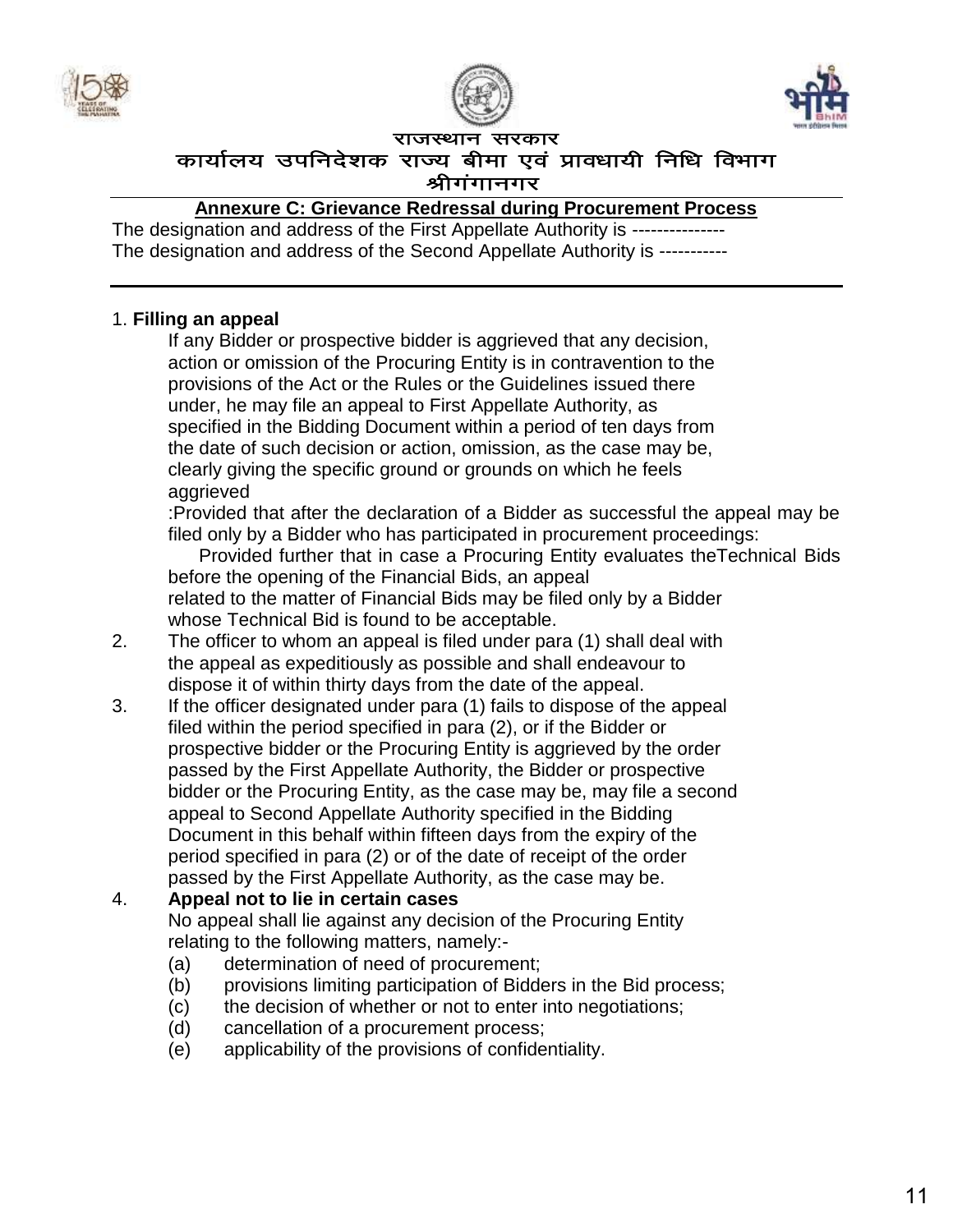





### कार्यालय उपनिदेशक राज्य बीमा एवं प्रावधायी निधि विभाग श्रीगगानगर

### 5. **Form of Appeal**

(a) **An appeal und**er para (1) or (3) above shall be in the annexed Form along with as many copies as there are respondents in the appeal.

(b) Every appeal shall be accompanied by an order appealed

- against, if any, affidavit verifying the facts stated in the appeal and proof of payment of fee.
- (c) Every appeal may be presented to First Appellate Authority or Second Appellate Authority, as the case may be, in person or through registered post or authorised representative.

### 6. **Fee for filing appeal**

- (a) Fee for first appeal shall be rupees two thousand five hundred and for second appeal shall be rupees ten thousand, which shall be non-refundable.
- (b) The fee shall be paid in the form of bank demand draft or banker's cheque of a Scheduled Bank in India payable in the name of Appellate Authority concerned.

### 7. **Procedure for disposal of Appeal**

- (a) The First Appellate Authority or Second Appellate Authority, as the case may be, upon filing of appeal, shall issue notice accompanied by copy of appeal, affidavit and documents, if any, to the respondents and fix date of hearing.
- (b) On the date fixed for hearing, the First Appellate Authority or Second Appellate Authority, as the case may be, shall,-
- (i) hear all the parties to appeal present before him; and
- (ii) peruse or inspect documents, relevant records or copies thereof relating to the matter.
- (c) After hearing the parties, perusal or inspection of documents and relevant records or copies thereof relating to the matter, the Appellate Authority concerned shall pass an order in writing and provide the copy of order to the parties to appeal free of cost.
- (d) The order passed under sub-clause(c) above shall also be placed on the State Public Procurement Portal.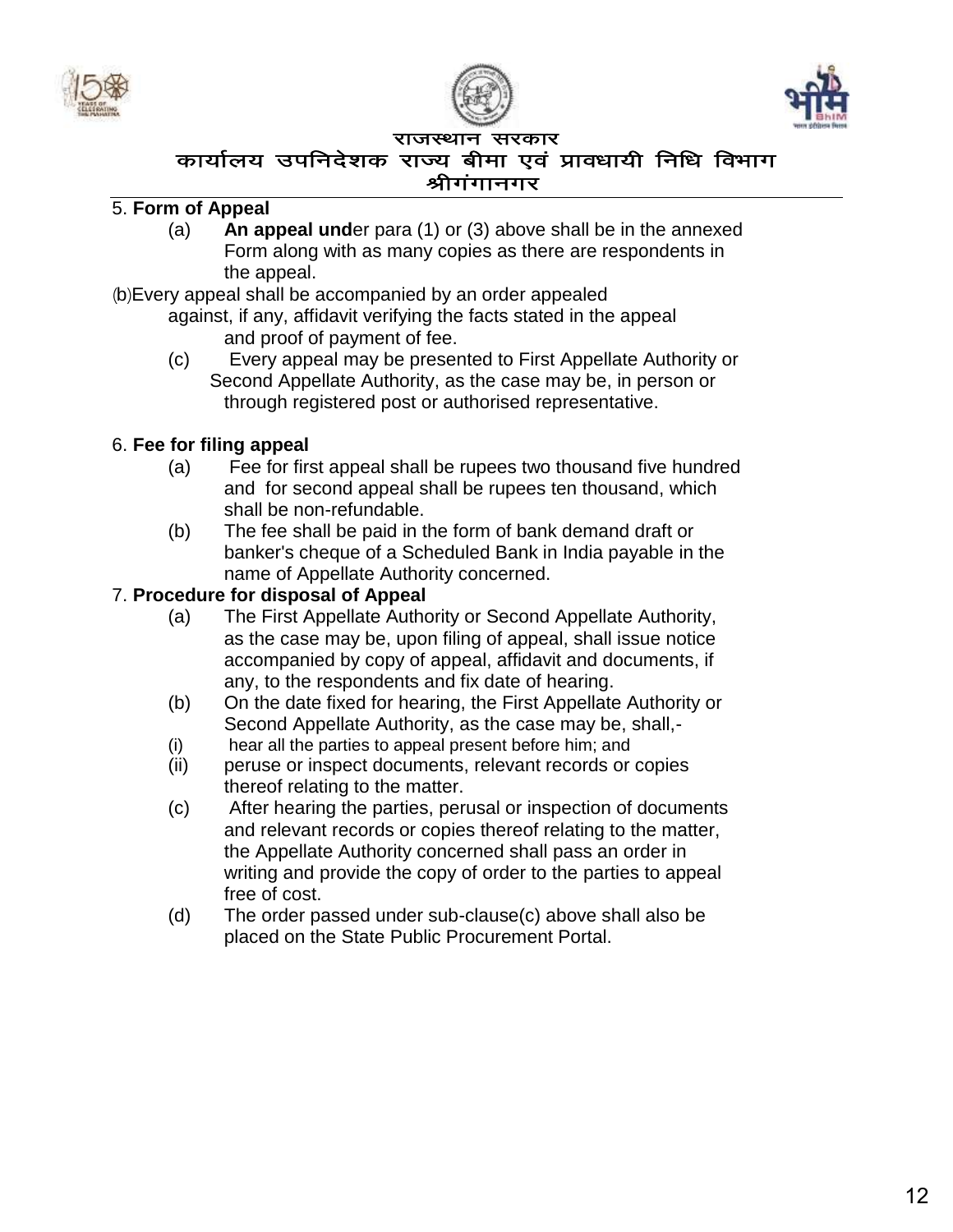





कार्यालय उपनिदेशक राज्य बीमा एवं प्रावधायी निधि विभाग

#### श्रीगंगानगर

#### **.Annexure D: Additional Conditions of Contract**

#### 1. **Correction of arithmetical errors**

Provided that a Financial Bid is substantially responsive, the Procuring Entity will correct arithmetical errors during evaluation of Financial Bids on the following basis:

- i. if there is a discrepancy between the unit price and the total price that is obtained by multiplying the unit price and quantity, the unit price shall prevail and the total price shall be corrected, unless in the opinion of the Procuring Entity there is an obvious misplacement of the decimal point in the unit price, in which case the total price as quoted shall govern and the unit price shall be corrected;
- ii. if there is an error in a total corresponding to the addition or subtraction of subtotals, the subtotals shall prevail and the total shall be corrected; and
- iii. if there is a discrepancy between words and figures, the amount in words shall prevail, unless the amount expressed in words is related to an arithmetic error, in which case the amount in figures shall prevail subject to (i) and (ii) above.

If the Bidder that submitted the lowest evaluated Bid does not accept the correction of errors, its Bid shall be disqualified and its Bid Security shall be forfeited or its Bid Securing Declaration shall be executed.

#### 2. **Procuring Entity's Right to Vary Quantities**

- (i) At the time of award of contract, the quantity of Goods, works or services originally specified in the Bidding Document may be increased or decreased by a specified percentage, but such increase or decrease shall not exceed twenty percent, of the quantity specified in the Bidding Document. It shall be without any change in the unit prices or other terms and conditions of the Bid and conditions of contract.
- (ii) If the Procuring Entity does not procure any subject matter of procurement or procures less than the quantity specified in the Bidding Document due to change in circumstances, the Bidder shall not be entitled for any claim or compensation except otherwise provided in the Conditions of Contract.
- (iii) In case of procurement of Goods or services, additional quantity may be procured by placing a repeat order on the rates and conditions of the original order. However, the additional quantity shall not be more than 25% of the value of Goods of the original contract and shall be within one month from the date of expiry of last supply. If the Supplier fails to do so, the Procuring Entity shall be free to arrange for the balance supply for by limited Bidding or otherwise and the extra cost incurred shall be recovered from the Supplier.

#### 3. **Dividing quantities among more than one Bidder at the time of award**

#### **(In case of procurement of Goods)**

As a general rule all the quantities of the subject matter of procurementshall be procured from the Bidder, whose Bid is accepted. However, whenit is considered that the quantity of the subject matter of procurement to beprocured is very large and it may not be in the capacity of the Bidder,whose Bid is accepted, to deliver the entire quantity or when it isconsidered that the subject matter of procurement to be procured is of

critical and vital nature, in such cases, the quantity may be divided betweenthe Bidder, whose Bid is accepted and the second lowest Bidder or evenmore Bidders in that order, in a fair, transparent and equitable manner at the rates of the Bidder, whose Bid is accepted.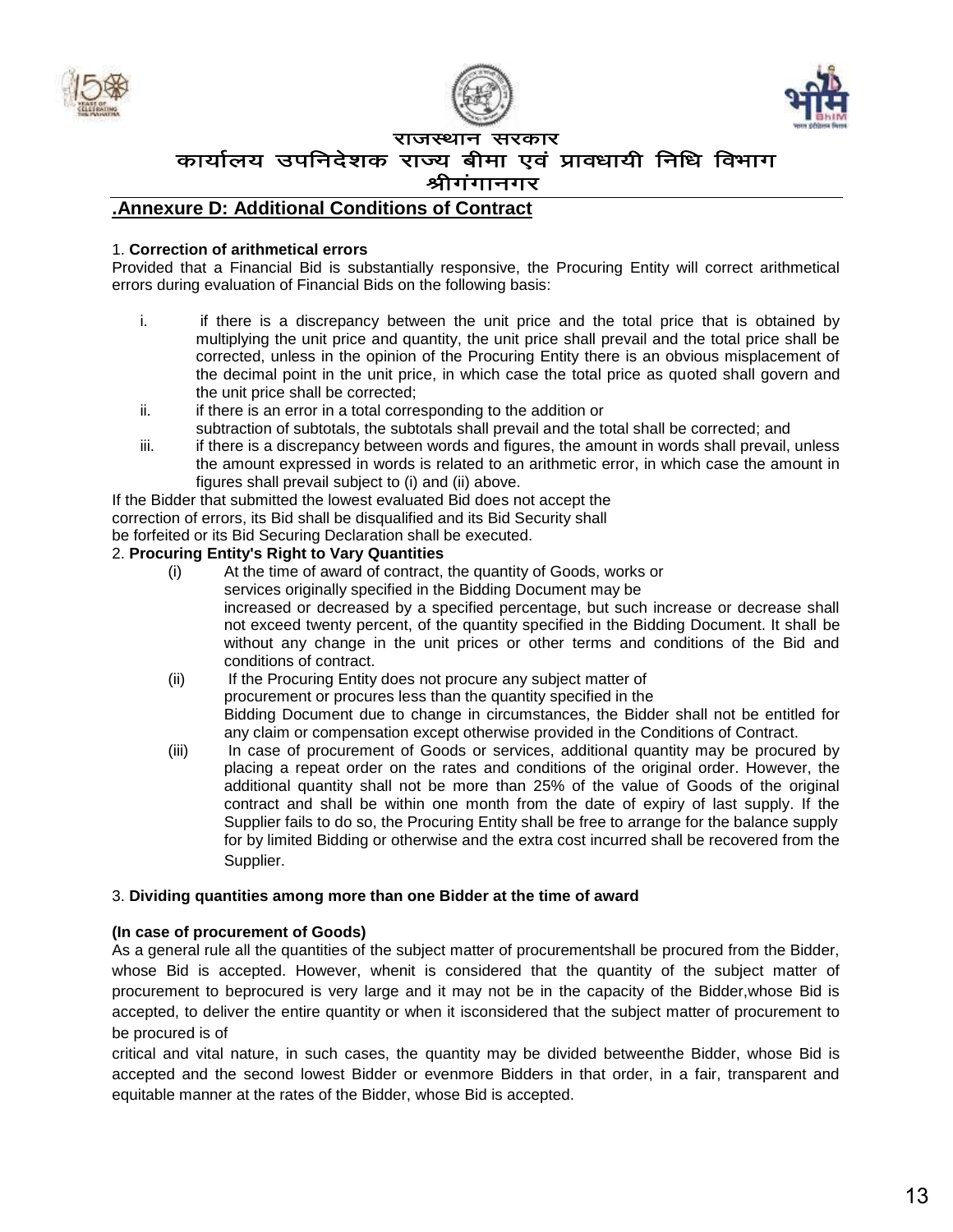





#### राजस्थान सरकार कार्यालय उपनिदेशक राज्य बीमा एवं प्रावधायी निधि विभाग श्रीगंगानगर

### **FORM No. 1**

[*See rule 83***]**

Memorandum of Appeal under the Rajasthan Transparency in Public Procurement Act, 2012

Appeal No. ............................................................................ of ................................ Before the .............................................(First/Second Appellate Authority)

- 1. Particulars of appellant:
- (i) Name of the appellant:
- (ii) Official address, if any:
- (iii) Residential address:

2. Name and address of the respondent(s):

(i)

(ii)

(iii)

3. Number and date of the order appealed against and name and designation of the officer/authority who passed the order (enclose copy), or a statement of a decision, action or omission of the Procuring Entity in contravention to the provisions of the Act by which the appellant is aggrieved:

4. If the Appellant proposes to be represented by a representative, the name and postal address of the representative:

5. Number of affidavits and documents enclosed with the appeal:

6. Grounds of appeal: .................................................................

(Supported by an affidavit)

7. Prayer : ...............................................................................

Place .................................................

Date ..................................................

**Appellant's Signature**